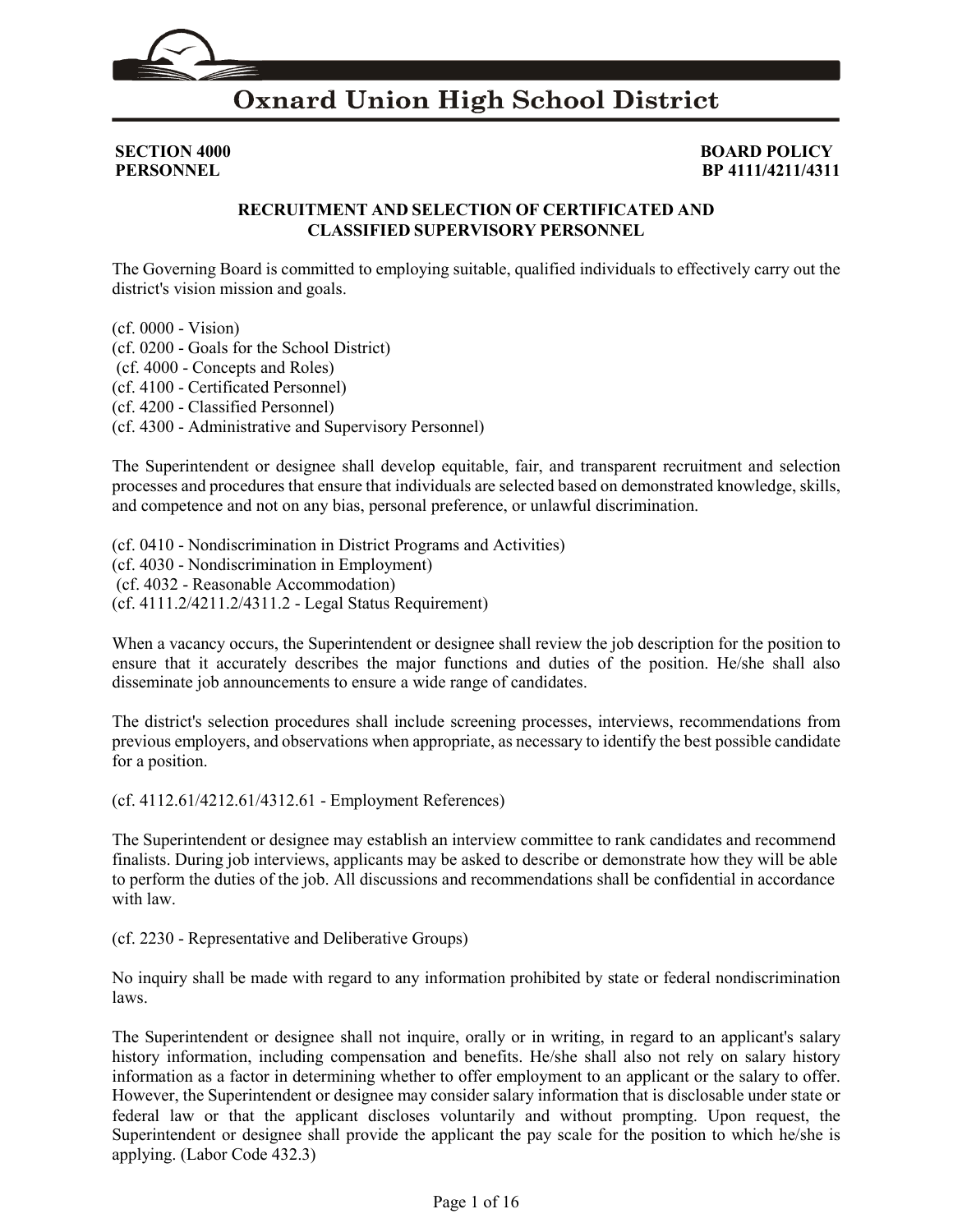For each position, the Superintendent or designee shall present to the Board one candidate who meets all qualifications established by law and the Board for the position. No person shall be employed by the Board without the recommendation or endorsement of the Superintendent or designee.

(cf[. 4112](http://gamutonline.net/displayPolicy/259625/4) - Appointment and Conditions of Employment)

(cf[. 4112.2](http://gamutonline.net/displayPolicy/211089/4) - Certification)

(cf[. 4112.22](http://gamutonline.net/displayPolicy/352648/4) - Staff Teaching English Language Learners)

(cf[. 4112.23](http://gamutonline.net/displayPolicy/395595/4) - Special Education Staff)

(cf[. 4112.8](http://gamutonline.net/displayPolicy/303922/4)[/4212.8/](http://gamutonline.net/displayPolicy/303923/4)[4312.8](http://gamutonline.net/displayPolicy/303924/4) - Employment of Relatives)

- (cf[. 4212](http://gamutonline.net/displayPolicy/222831/4)  Appointment and Conditions of Employment)
- (cf[. 4312.1](http://gamutonline.net/displayPolicy/171693/4)  Contracts)

Legal Reference:

EDUCATION CODE [200-](http://gamutonline.net/displayPolicy/138754/4)[262.4](http://gamutonline.net/displayPolicy/138778/4) Prohibition of discrimination [35035](http://gamutonline.net/displayPolicy/899473/4) Responsibilities of superintendent [44066](http://gamutonline.net/displayPolicy/130527/4) Limitations on certification requirement [44259](http://gamutonline.net/displayPolicy/137976/4) Teaching credential; exception; designated subjects; minimum requirements [44750](http://gamutonline.net/displayPolicy/130884/4) Teacher recruitment resource center [44830-](http://gamutonline.net/displayPolicy/138813/4)[44831](http://gamutonline.net/displayPolicy/130940/4) Employment of certificated persons [44858](http://gamutonline.net/displayPolicy/130968/4) Age or marital status in certificated positions [44859](http://gamutonline.net/displayPolicy/130969/4) Prohibition against certain rules and regulations re: residency [45103-](http://gamutonline.net/displayPolicy/131754/4)[45139](http://gamutonline.net/displayPolicy/131794/4) Employment (classified employees) [49406](http://gamutonline.net/displayPolicy/132348/4) Examination for tuberculosis GOVERNMENT CODE [815.2](http://gamutonline.net/displayPolicy/146321/4) Liability of public entities and public employees [6250](http://gamutonline.net/displayPolicy/144481/4)[-6276.48](http://gamutonline.net/displayPolicy/146293/4) Public Records Act [12900-](http://gamutonline.net/displayPolicy/144644/4)[12996](http://gamutonline.net/displayPolicy/144699/4) Fair Employment and Housing Act, including: [12940-](http://gamutonline.net/displayPolicy/146260/4)[12957](http://gamutonline.net/displayPolicy/144668/4) Discrimination prohibited; unlawful practices HEALTH AND SAFETY CODE 53570-53574 Teacher Housing Act of 2016 LABOR CODE 432.3 Salary information UNITED STATES CODE, TITLE 5 552 Freedom of Information Act UNITED STATES CODE, TITLE 8 [1324a](http://gamutonline.net/displayPolicy/437854/4) Unlawful employment of aliens [1324b](http://gamutonline.net/displayPolicy/437855/4) Unfair immigration related employment practices UNITED STATES CODE, TITLE 20 [1681](http://gamutonline.net/displayPolicy/189980/4)[-1688](http://gamutonline.net/displayPolicy/189987/4) Title IX prohibition against discrimination UNITED STATES CODE, TITLE 42 [2000d-2000d-](http://gamutonline.net/displayPolicy/191934/4)7 Title VI, Civil Rights Act of 1964 2000e-2000e-17 Title VII, Civil Rights Act of 1964 as amended 12101-12213 Americans with Disabilities Act CODE OF FEDERAL REGULATIONS, TITLE 28 [35.101](http://gamutonline.net/displayPolicy/190848/4)[-35.190](http://gamutonline.net/displayPolicy/222082/4) Americans with Disabilities Act CODE OF FEDERAL REGULATIONS, TITLE 34 [106.51](http://gamutonline.net/displayPolicy/274458/4)[-106.61](http://gamutonline.net/displayPolicy/191252/4) Nondiscrimination on the basis of sex in employment in education program or activities COURT DECISIONS C.A. v William S. Hart Union High School District et al., (2012) 138 Cal.Rptr.3d 1 Management Resources: CALIFORNIA COUNTY SUPERINTENDENTS EDUCATIONAL SERVICES ASSOCIATION PUBLICATIONS Teacher Recruitment in California: An Analysis of Effective Strategies, Research Brief, Veritas Research and Evaluation Group, October 2017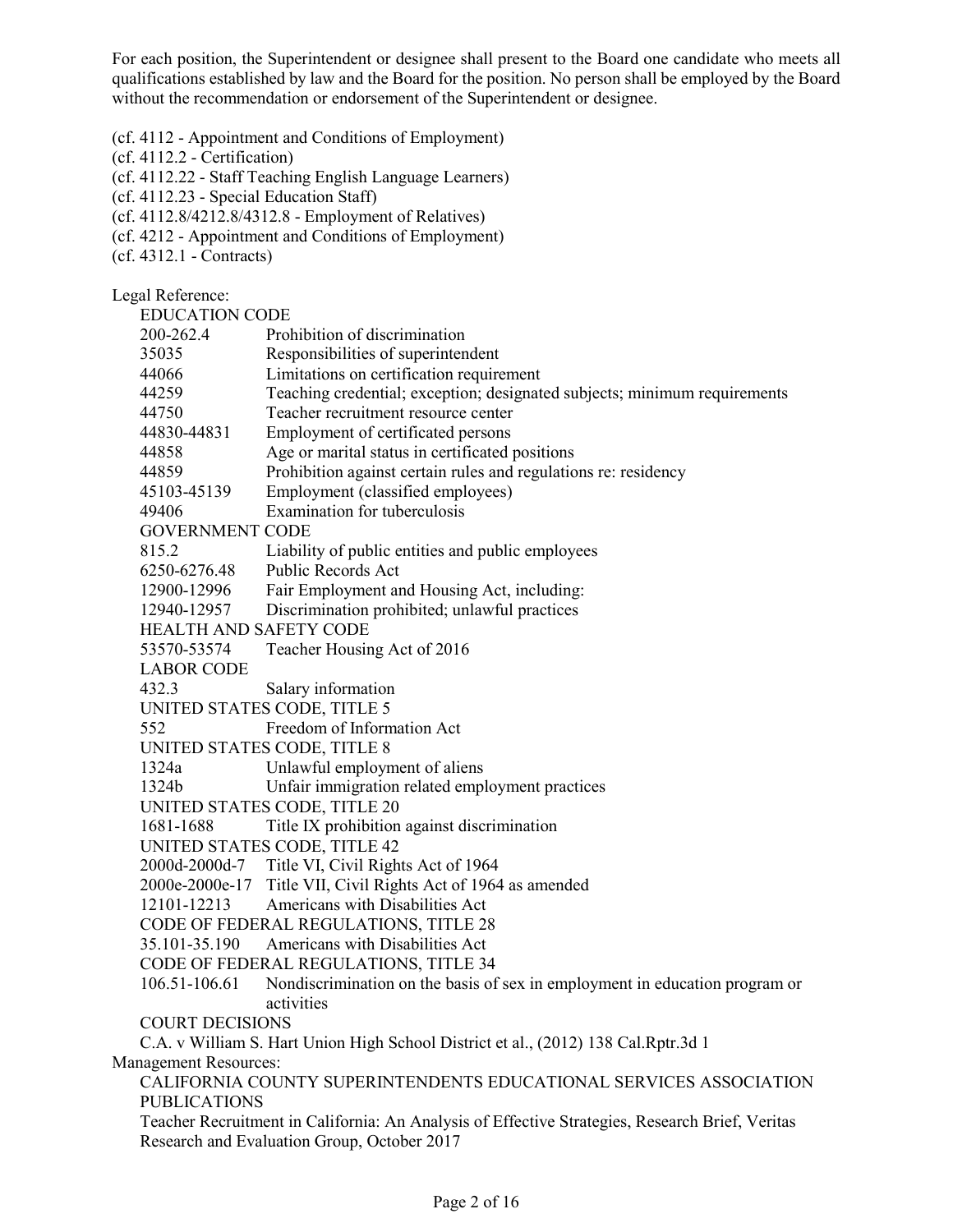#### WEB SITES

California County Superintendents Educational Services Association:<http://ccsesa.org/recruit> California Department of Education: [http://www.cde.ca.gov](http://www.cde.ca.gov/) California Department of Fair Employment and Housing: [http://www.dfeh.ca.gov](http://www.dfeh.ca.gov/) Commission on Teacher Credentialing: [http://www.ctc.ca.gov](http://www.ctc.ca.gov/) Education Job Opportunities Information Network: [http://www.edjoin.org](http://www.edjoin.org/) Teach USA: http://www.calteach.org U.S. Equal Employment Opportunity Commission: [http://www.eeoc.gov](http://www.eeoc.gov/)

Adopted: 05/18/16; Revised: 04/20/22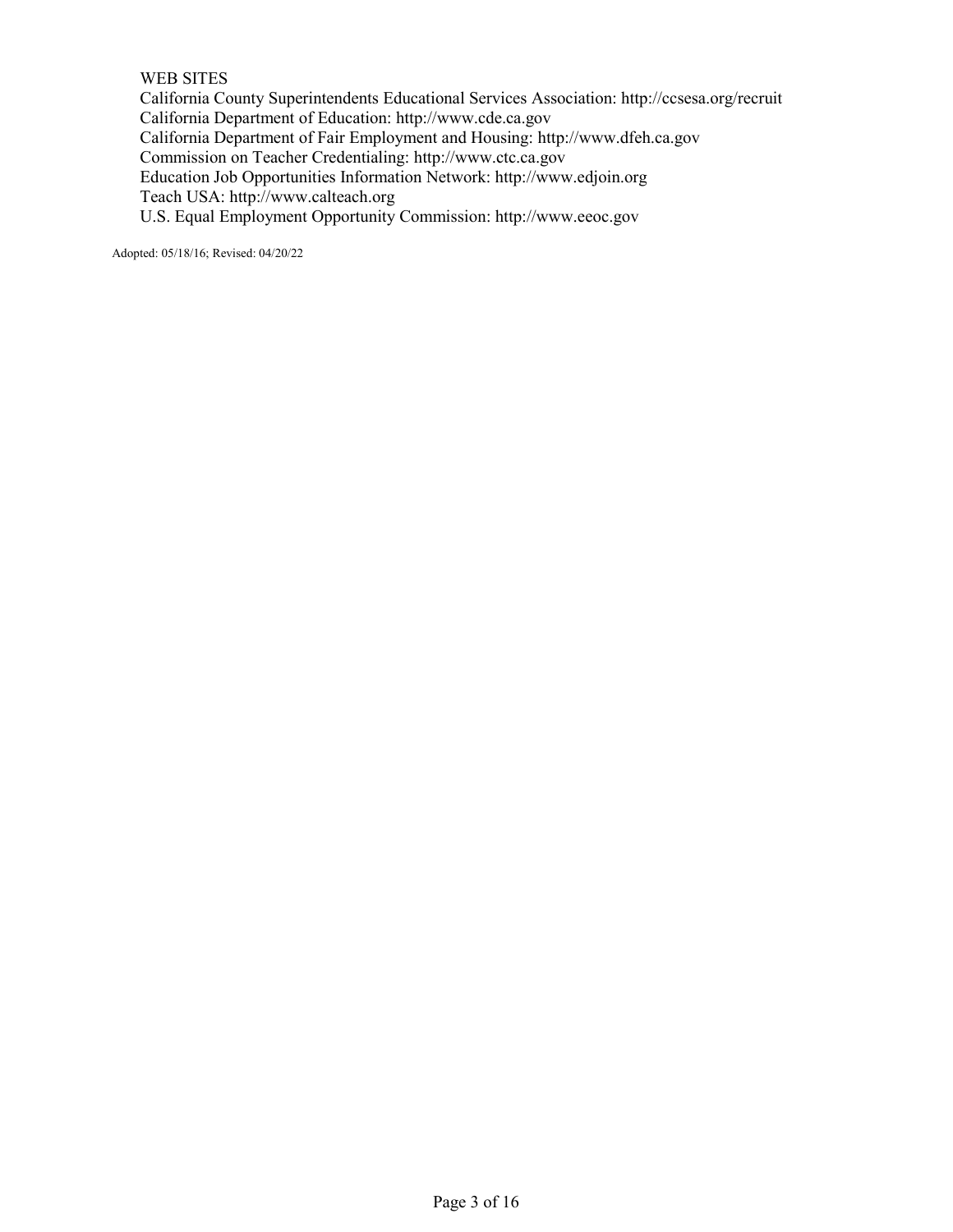## **ADMINISTRATION AR 4111/4211/4311**

## **SECTION 4000 ADMINISTRATIVE REGULATIONS**

#### **RECRUITMENT AND SELECTION [ASSISTANT SUPERINTENDENT]**

#### **First Round Interview Panels**

- Consist of 12 panel members.
- Administrative interview panel participants will be selected during the time of advertising.

#### **Job Flyer/Posting of Vacancies**

- Prior to flying the position, Human Resources will review and update job description.
- The job description/flyer should contain elements and expectancies that are related to and consistent with the superintendent's administrative evaluation system.

#### **Verification of Application for Completeness and Minimum Eligibility**

- Conducted by the Assistant Superintendent of Human Resources.
- The applicants will be screened for completeness, possession of the appropriate credential, required experience and degree.
- Applicants submitting incomplete applications will be contacted, if time permits, to allow them to submit missing information.

#### **Screening Applications**

- The Superintendent and a minimum of three administrators will screen the applications.
	- o One administrator from Human Resources.
	- o The other screeners will be administrators with knowledge of the vacant position and the expectations of the district.
- Each person will screen the applications independently, initial the application and indicate if they recommend for an interview.
- Those applicants that all screening committee members recommend for an interview will be granted an interview. If more candidates are needed the committee will rescreen the applications that have all but one initial from the screening committee.

#### **Stakeholders' Input**

- The Superintendent's Office, assisted by Human Resources, will collect information from parents, students, classified staff and certificated staff.
- This information will also serve as the basis for possible interview questions used at different levels of the selection process.
- Stakeholder input will be provided to the interview panel the day of the interview.

- Interview questions will be crafted to reflect the mission, vision and values of the District, and provide opportunity for candidates to express their alignment with such.
- All panel members will be provided with a half hour briefing the morning of the interviews.
- The Assistant Superintendent of Human Resources will address panel members, and will emphasize:
	- o District expectations derived from the Board and District Goals.
	- o The duties of the vacant position and the qualities that are sought and evaluated.
	- o Information regarding the interview as a selection tool and interview techniques.
	- o Their role as a panel member.
	- o District stakeholders' aspirations for the successful candidate.
	- o How to use the rating sheet and the scoring process
	- o The importance and legal guidelines of confidentiality about the interview activities and references.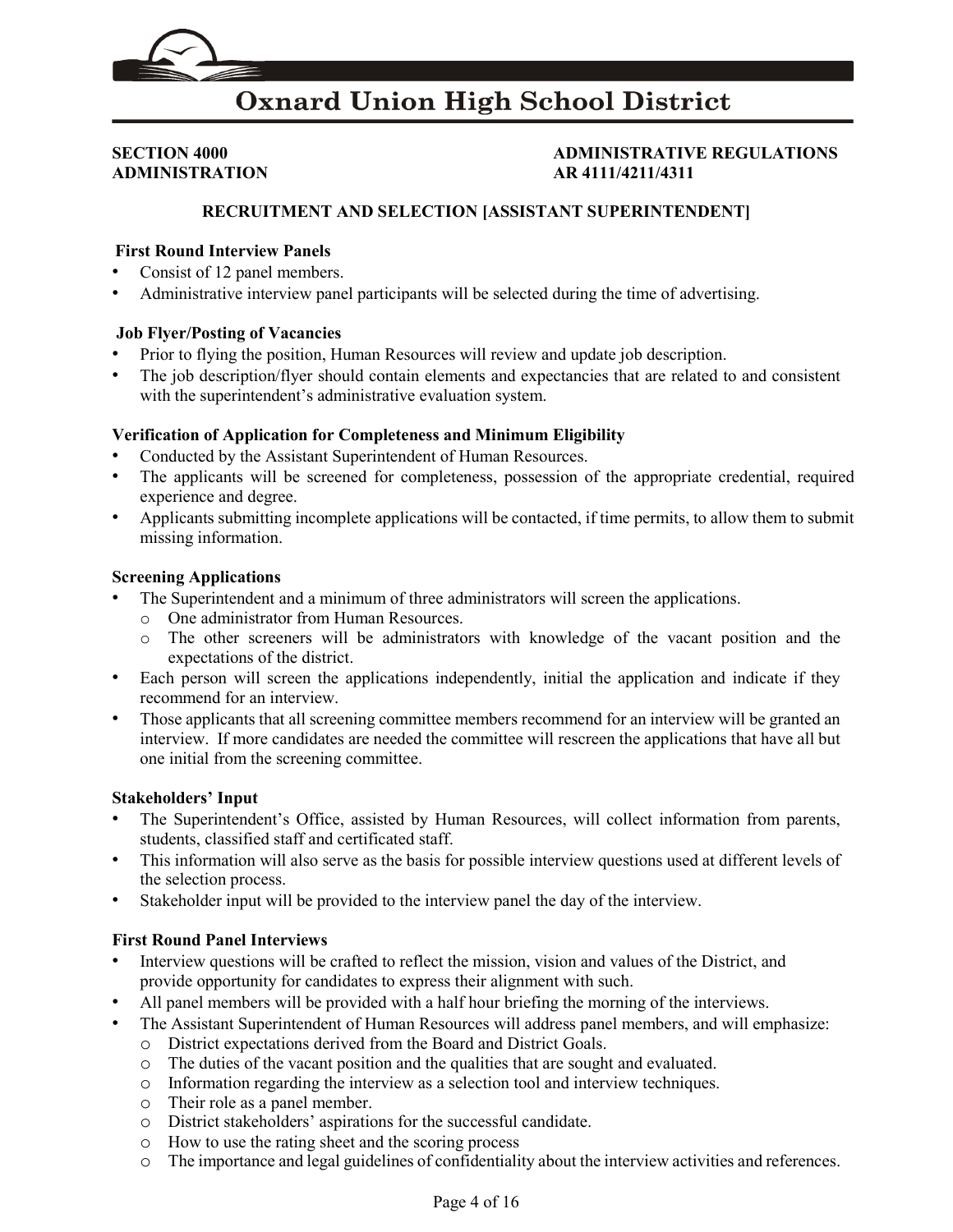| <b>Assistant Superintendent</b>          | <b>Number</b>               | <b>Upon recommendation from:</b> |
|------------------------------------------|-----------------------------|----------------------------------|
| <b>Committee Composition</b>             |                             |                                  |
| <b>Assistant Superintendent</b>          |                             | Facilitator - Does Not Score     |
| Certificated or Classified or Para OFTSE |                             | <b>OFTSE</b>                     |
| Campus Supervisor CSEA                   |                             | <b>CSEA</b>                      |
| Certificated or Classified or Para Staff |                             | <b>Executive Cabinet</b>         |
| Parent                                   | $\mathcal{D}_{\mathcal{L}}$ | Parent Advisory Groups:          |
|                                          |                             | DELAC/BAA-EAC/                   |
|                                          |                             | AFPI-EAC/School Site Council/PTA |
| Certificated/Classified Management       |                             | <b>Executive Cabinet</b>         |
| <b>Total</b>                             |                             |                                  |

- Panel members will individually score each candidate on each question.
- After each interview, all score sheets will be collected and tallied in front of all panel members.
- Each candidate interviewed will be initially ranked by score
- The panel will discuss the rationale behind the scores for each candidate
- Candidate scores may be adjusted by panel members based on the discussion
- Panel members will identify any adjusted candidate scores to the entire panel
- Panel members will come to consensus on the Final Ranking of each candidate
- Candidate Final Ranking will determine the candidates recommended to the Final Round Panel

#### **Final Round Panel**

- Executive cabinet (Superintendent and Assistant Superintendents)
- Each candidate will be asked questions related to the job assignment
- Presentation (Superintendent's discretion)**:**
	- o Each applicant shall have at least 24 hours, once notified of their status in the final round, to prepare a presentation based on a problem of practice in the District
	- o The presentation will be reviewed during the final round.

#### **Reference Checks**

- The Human Resources Division will contact references and record information using the appropriate form.
- Unsatisfactory reference checks will disqualify candidates from further consideration.

#### **Determination of Finalist**

- The determination shall be made by the Superintendent on the basis of the following:
	- o The results of the First Round interview
	- o The results of the Final Round interview
	- o The results of the Presentation in the Final Round (if applicable).
	- o The information received from the reference checks.

#### **Presentation of Finalist to the Board of Education**

In closed session, the Superintendent or designee will inform the board of trustees on the process, review the bios of each of the final round candidates, and shall make a recommendation for employment to the Board of Education.

#### **Board of Education**

The Board of Education will consider approval and appointment of the Finalist.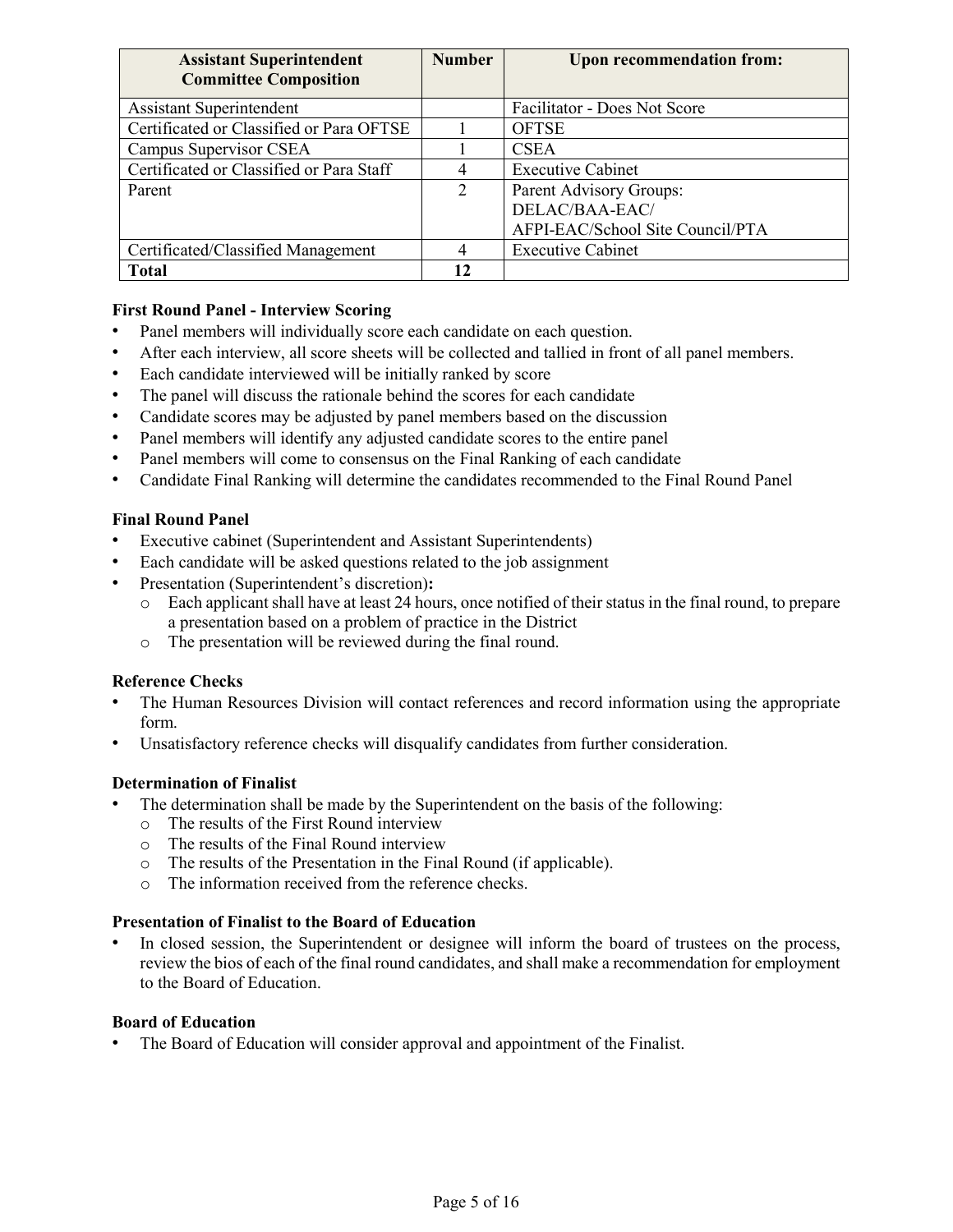

# **ADMINISTRATION AR 4111/4211/4311**

# **SECTION 4000 ADMINISTRATIVE REGULATIONS**

#### **RECRUITMENT AND SELECTION [PRINCIPAL]**

#### **First Round Interview Panels**

- Consist of 24 panel members  $(1/3$  from the site;  $1/3$  from other sites;  $1/3$  from the district)
- Administrative interview panel participants will be selected during the time of advertising.

#### **Job Flyer/Posting of Vacancies**

- Prior to flying the position, Human Resources will review and update job description.
- The job description/flyer should contain elements and expectations that are related to and consistent with the superintendent's administrative evaluation system.

#### **Verification of Application for Completeness and Minimum Eligibility**

- Conducted by the Assistant Superintendent of Human Resources.
- The applicants will be screened for completeness, possession of the appropriate credential, required experience and degree.
- Applicants submitting incomplete applications will be contacted, if time permits, to allow them to submit missing information.

#### **Screening Applications**

- Minimum of three administrators will screen the applications.
	- o One administrator from Human Resources.
	- o The other screeners will be administrators with knowledge of the vacant position and the expectations of the district.
- Each person will screen the applications independently, initial the application and indicate if they recommend for an interview.
- Those applicants that all screening committee members recommend for an interview will be granted an interview. If more candidates are needed the committee will rescreen the applications that have all but one initial from the screening committee.

#### **Stakeholders' Input**

- The Superintendent's Office, assisted by Human Resources, will collect information from parents, students, classified staff and certificated staff at the school.
- This information will also serve as the basis for possible interview questions used at different levels of the selection process.
- Stakeholder input will be provided to the interview panel the day of the interview.

- Interview questions will be crafted to reflect the mission, vision and values of the District, and provide opportunity for candidates to express their alignment with such.
- Two Panel Format: Technical (12 members) and Interpersonal (12 members); 24 Members Total
- All panel members will be provided with a half hour briefing the morning of the interviews.
- The Assistant Superintendent of Human Resources will address panel members.
- Training will emphasize:
	- o District expectations derived from the Board and District Goals.
	- o The duties of the vacant position and the qualities that are sought and evaluated.
	- o Information regarding the interview as a selection tool and interview techniques.
	- o Their role as a panel member.
	- o School stakeholders' aspirations for the successful candidate.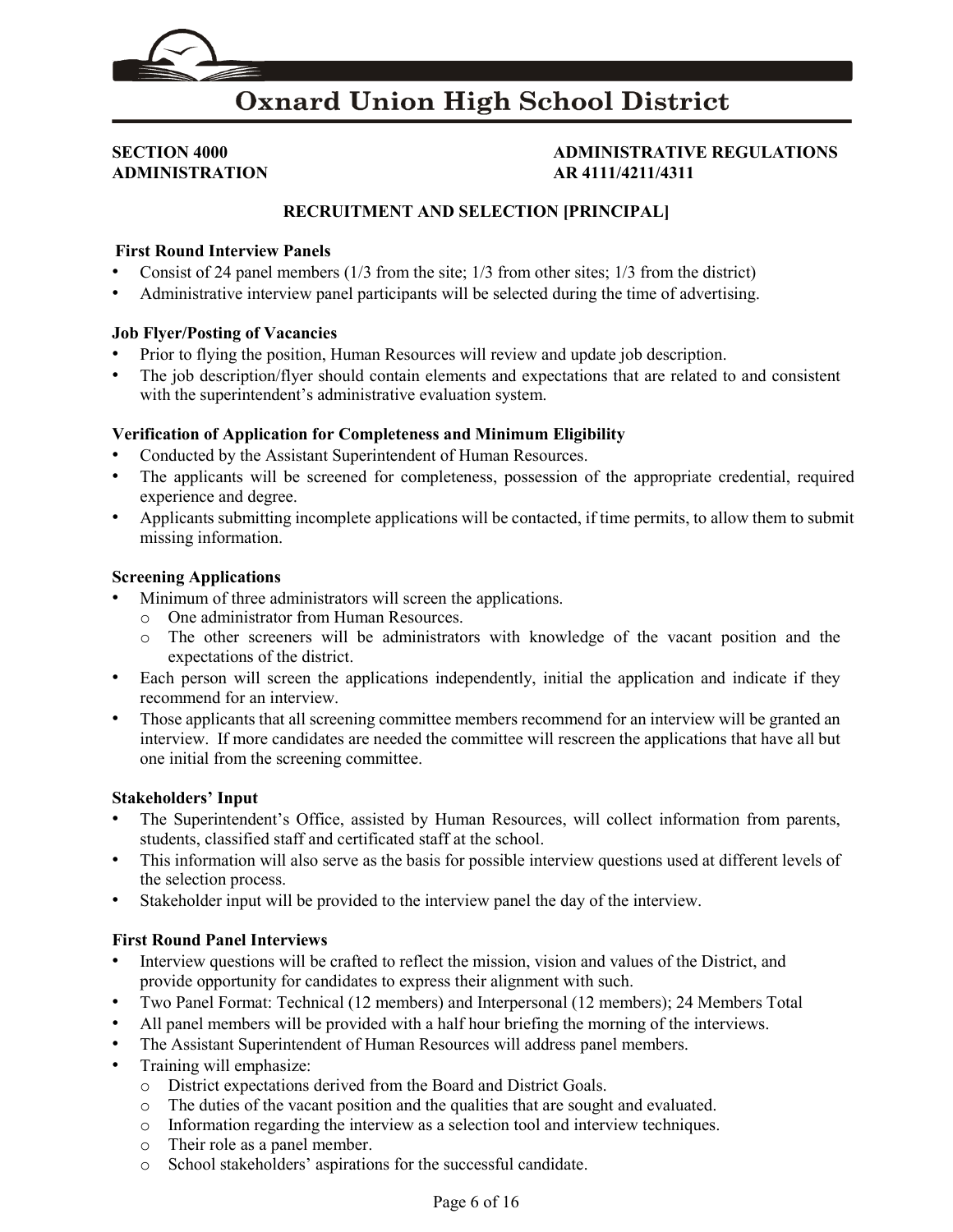- o How to use the rating sheet and the scoring process
- o The importance and legal guidelines of confidentiality about the interview activities and references.

| <b>Technical Committee Composition</b>   | <b>Number</b> | <b>Upon recommendation from:</b> |
|------------------------------------------|---------------|----------------------------------|
| Principal                                |               |                                  |
| <b>Assistant Superintendent</b>          |               | Facilitator - Does Not Score     |
| Certificated or Classified OFTSE         |               | <b>OFTSE</b>                     |
| Campus Supervisor CSEA                   |               | <b>CSEA</b>                      |
| Certificated or Classified or Para Staff | h             | <b>Executive Cabinet</b>         |
| Parent                                   | 2             | Parent Advisory Groups:          |
|                                          |               | DELAC/BAA-EAC/                   |
|                                          |               | AFPI-EAC/School Site Council/PTA |
| Certificated/Classified Management       | $\gamma$      | <b>Executive Cabinet</b>         |
| <b>Total</b>                             |               |                                  |

| <b>Interpersonal Committee Composition</b> | <b>Number</b> | <b>Upon recommendation from:</b> |
|--------------------------------------------|---------------|----------------------------------|
| Principal                                  |               |                                  |
| <b>Assistant Superintendent</b>            |               | Facilitator - Does Not Score     |
| Certificated OFTSE                         |               | <b>OFTSE</b>                     |
| Classified or Para OFTSE                   |               | <b>OFTSE</b>                     |
| Certificated or Classified or Para Staff   |               | <b>Executive Cabinet</b>         |
| Parent                                     | 2             | Parent Advisory Groups:          |
|                                            |               | DELAC/BAA-EAC/                   |
|                                            |               | AFPI-EAC/School Site Council/PTA |
| Certificated/Classified Management         | $\mathcal{D}$ | <b>Executive Cabinet</b>         |
| <b>Total</b>                               | 12            |                                  |

- Panel members will individually score each candidate on each question.
- First round panel members will be informed of any current Principal transfer candidates who will be placed in the second round.
- After each interview, all score sheets will be collected and tallied in front of all 24 panel members.
- Each candidate interviewed will be initially ranked by score
- The 24 person panel will discuss the rationale behind the scores for each candidate
- Candidate scores may be adjusted by panel members based on the discussion
- Panel members will identify any adjusted scores to the entire panel
- Panel members will come to consensus on the Final Ranking of each candidate
- Candidate Final Ranking will determine the candidates recommended to the Final Round Panel

#### **Final Round Panels**

- Executive cabinet (Superintendent and Assistant Superintendents)
- Each candidate will be asked questions related to the job assignment
- Presentation (Superintendent's discretion)**:**
	- o Each applicant shall have at least 24 hours, once notified of their status in the final round, to prepare a presentation based on a problem of practice in the District
	- o The presentation will be reviewed during the final round,
	- o Current Principals who apply for a job posted at another site will be placed in the Final Round Panel interview

#### **Reference Checks**

- The Human Resources Division will contact reference and record information using the appropriate form.
- Unsatisfactory reference checks will disqualify candidates for further consideration.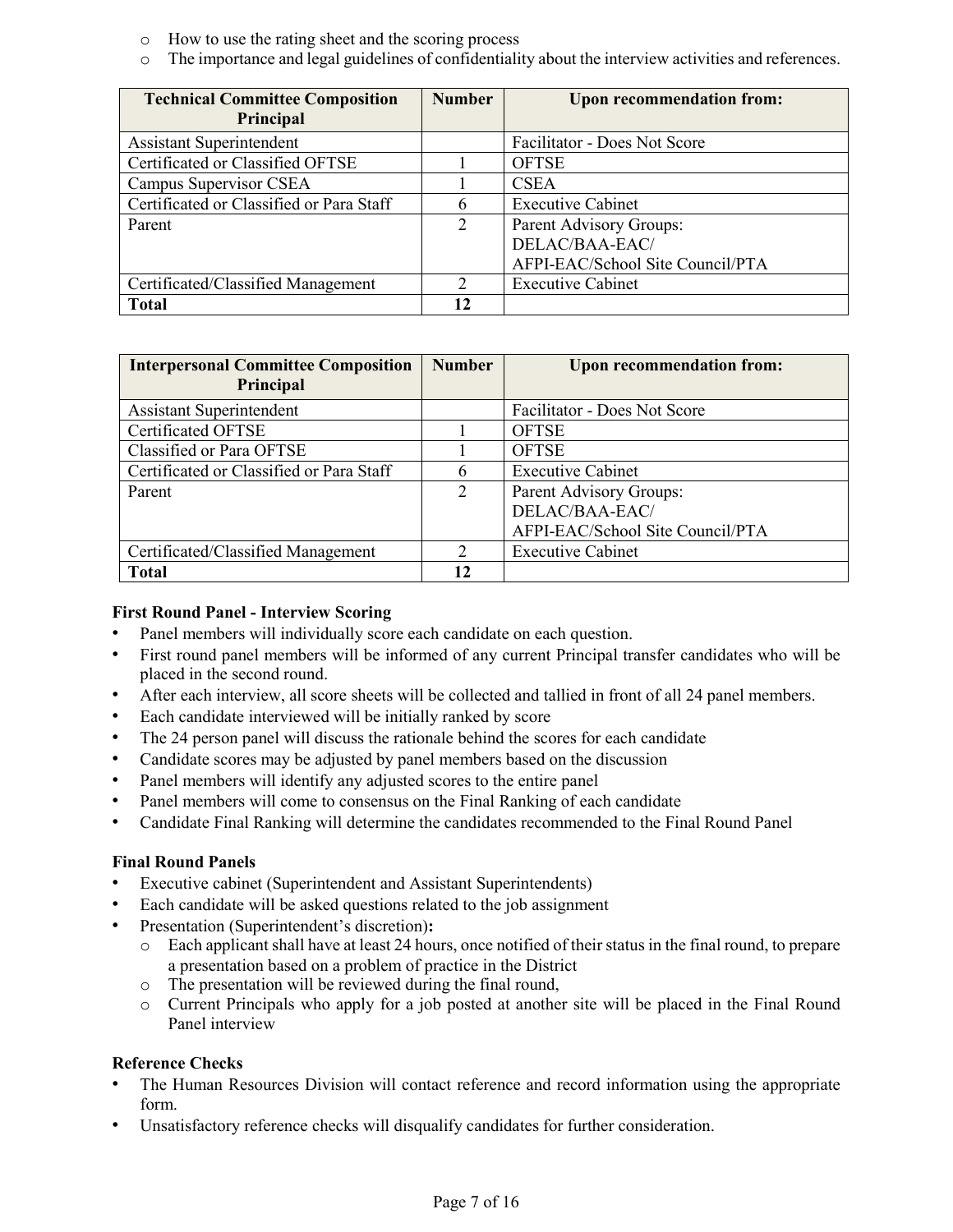#### **Determination of Finalist**

The determination shall be made by the Superintendent on the basis of the following:

- o The results of the First Round interview.
- o The results of the Final Round interview
- o The results of the Presentation in the Final Round (if applicable).
- o The information received from the reference check.

#### **Presentation of Finalist to the Board of Education**

- In closed session, the Superintendent or designee will inform the board of trustees on the process, review the bios of each of the final round candidates and shall make a recommendation for employment to the Board of Education.
- The Superintendent may recommend the transfer of current Principals to the Board during the final selection and appointment of new Principals

#### **Board of Education**

• The Board of Education will consider approval and appointment of the Finalist.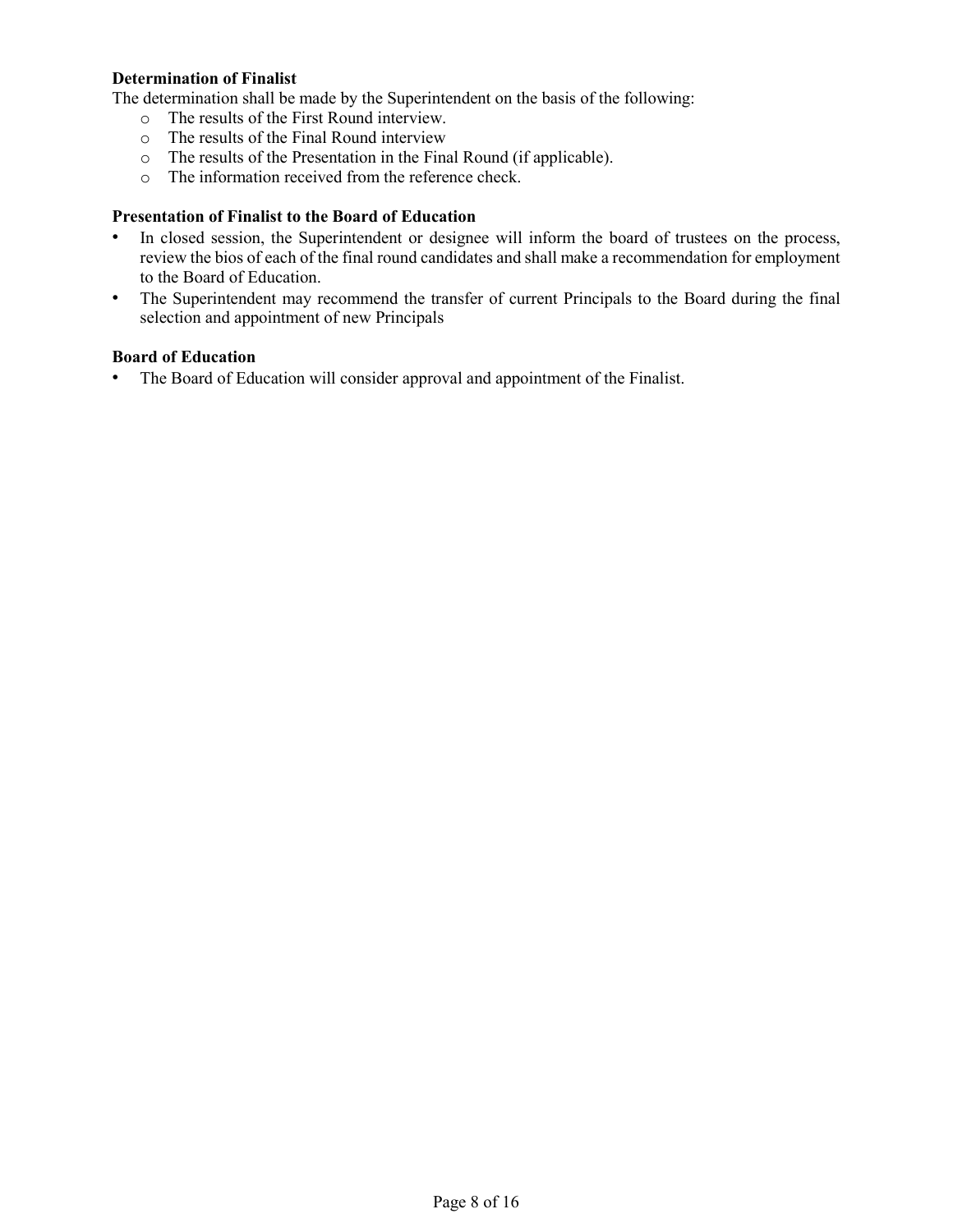

## **ADMINISTRATION AR 4111/4211/4311**

## **SECTION 4000 ADMINISTRATIVE REGULATIONS**

### **RECRUITMENT AND SELECTION [ASSISTANT PRINCIPAL]**

As Assistant Principal vacancies become available, current Assistant Principals will be given an opportunity to apply for a transfer into the existing vacancy.

#### **Interview Panels**

- Consist of ten panel members.
- Administrative interview panel participants will be selected during the time of advertising.

#### **Job Flyer/Posting of Vacancies**

- Prior to flying the position, Human Resources will review and update job description.
- The job description/flyer should contain elements and expectancies that are related to and consistent with the superintendent's administrative evaluation system.

#### **Verification of Application for Completeness and Minimum Eligibility**

- Conducted by the Assistant Superintendent of Human Resources.
- The applicants will be screened for completeness, possession of the appropriate credential, required experience and degree.
- Applicants submitting incomplete applications will be contacted, if time permits, to allow them to submit missing information.

#### **Screening Applications**

- Minimum of three administrators will screen the applications.
	- o One administrator from Human Resources.
	- o The other screeners will be administrators with knowledge of the vacant position and the expectations of the district.
- Each person will screen the applications independently, initial the application and indicate if they recommend for an interview.
- Those applicants that all screening committee members recommend for an interview will be granted an interview. If more candidates are needed the committee will rescreen the applications that have all but one initial from the screening committee.

- Interview questions will be crafted to reflect the mission, vision and values of the District, and provide opportunity for candidates to express their alignment with such.
- All panel members will be provided with a half hour briefing the morning of the interviews.
- The Assistant Superintendent of Human Resources will address panel members.
- Training will emphasize:
	- o District expectations derived from the Board and District Goals.
	- o The duties of the vacant position and the qualities that are sought and evaluated.
	- o Information regarding the interview as a selection tool and interview techniques.
	- o Their role as a panel member.
	- o School stakeholders' aspirations for the successful candidate.
	- o How to use the rating sheet and the scoring process
	- o The importance and legal guidelines of confidentiality about the interview activities and references.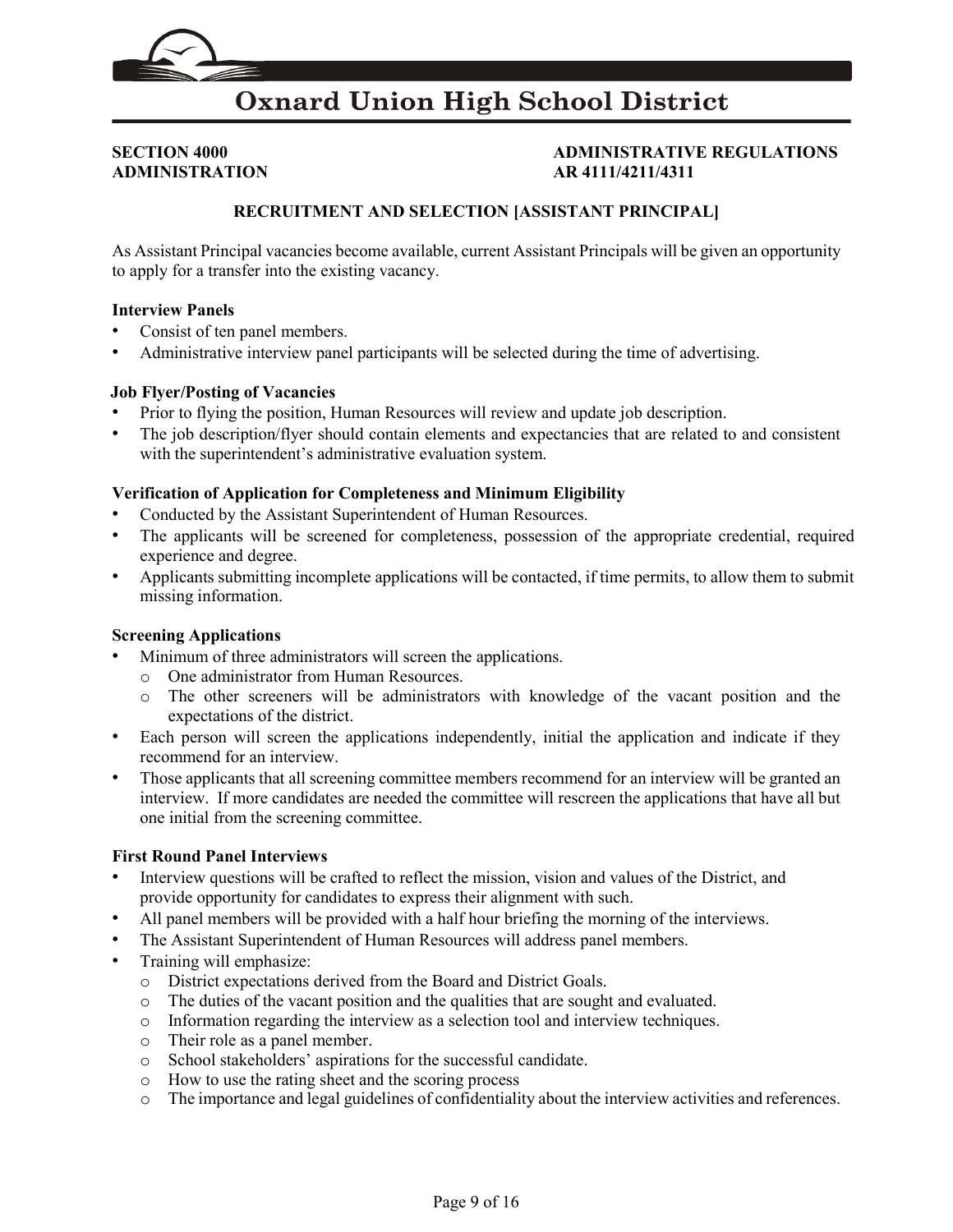| <b>Assistant Principal</b>               | <b>Number</b> | <b>Upon recommendation from:</b> |
|------------------------------------------|---------------|----------------------------------|
| <b>Committee Composition</b>             |               |                                  |
| <b>Assistant Superintendent</b>          |               | Facilitator - Does Not Score     |
| Certificated or Classified or Para OFTSE |               | <b>OFTSE</b>                     |
| Campus Supervisor CSEA                   |               | <b>CSEA</b>                      |
| Certificated or Classified or Para Staff |               | <b>Executive Cabinet</b>         |
| Parent                                   |               | Parent Advisory Groups:          |
|                                          |               | DELAC/BAA-EAC/                   |
|                                          |               | AFPI-EAC/School Site Council/PTA |
| Certificated/Classified Management       |               | <b>Executive Cabinet</b>         |
| <b>Total</b>                             | 10            |                                  |

- Panel members will individually score each candidate on each question.
- First round panel members will be informed of any current Assistant Principal transfer candidates who will be placed in the second round.
- After each interview, all score sheets will be collected and tallied in front of all panel members.
- Each candidate interviewed will be initially ranked by score
- The panel will discuss the rationale behind the scores for each candidate
- Candidate scores may be adjusted by panel members based on the discussion
- Panel members will identify any adjusted scores to the entire panel
- Panel members will come to consensus on the Final Ranking of each candidate
- Candidate Final Ranking will determine the candidates recommended to the Final Round Panel

#### **Final Round Panel**

- Executive cabinet (Superintendent and Assistant Superintendents)
- Each candidate will be asked questions related to the job assignment
- Presentation (Superintendent's discretion)**:**
	- Each applicant shall have at least 24 hours, once notified of their status in the final round, to prepare a presentation based on a problem of practice in the District
	- o The presentation will be reviewed during the final round panel.
	- o Current Assistant Principals who apply for a job posted at another site will be placed in the Final Round Panel interview

#### **Reference Checks**

- The Human Resources Division will contact reference and record information using the appropriate form.
- Unsatisfactory reference checks will disqualify candidates for further consideration.

#### **Determination of Finalist**

- The determination shall be made by the Superintendent on the basis of the following:
	- o The results of the First Round interview.
	- o The results of the Final Round interview
	- o The results of the Presentation in the Final Round (if applicable).
	- o The information received from the reference checks

#### **Presentation of Finalist to the Board of Education**

- In closed session, the Superintendent or designee will inform the board of trustees on the process, review the bios of each of the final round candidates and shall make a recommendation for employment to the Board of Education.
- The Superintendent may recommend the transfer of current Assistant Principals to the Board during the final selection and appointment of new Assistant Principals

#### **Board of Education**

The Board of Education will consider approval and appointment of the Finalist.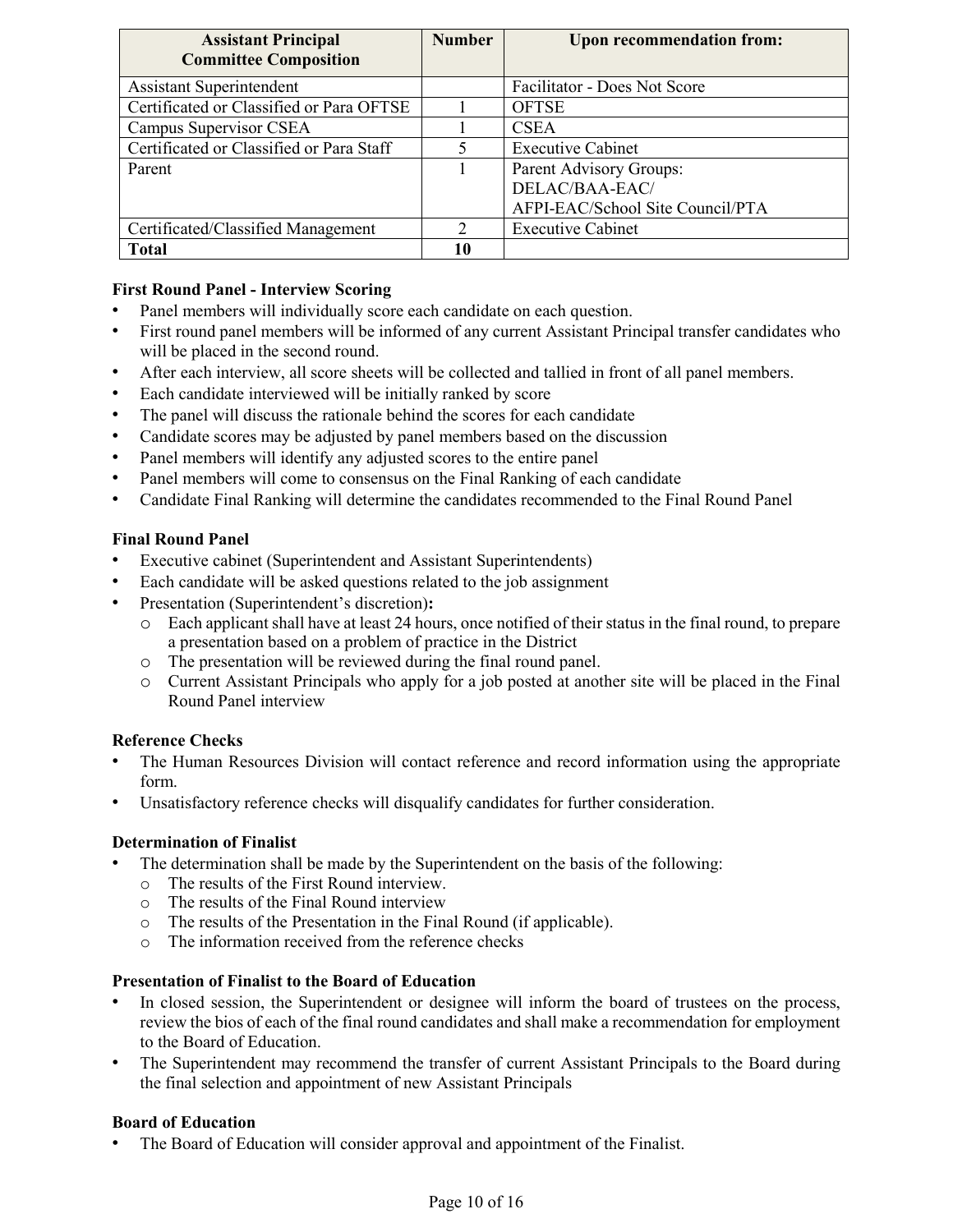

**ADMINISTRATION AR 4111/4211/4311** 

## **SECTION 4000 ADMINISTRATIVE REGULATIONS**

### **RECRUITMENT AND SELECTION [DIRECTOR AND COORDINATOR]**

#### **Interview Panels**

- Consist of ten panel members.
- Administrative interview panel participants will be selected during the time of advertising.

#### **Job Flyer/Posting of Vacancies**

- Prior to flying the position, Human Resources will review and update job description.
- The job description/flyer should contain elements and expectancies that are related to and consistent with the superintendent's administrative evaluation system.

#### **Verification of Application for Completeness and Minimum Eligibility**

- Conducted by the Assistant Superintendent of Human Resources.
- The applicants will be screened for completeness, possession of the appropriate credential, required experience and degree.
- Applicants submitting incomplete applications will be contacted, if time permits, to allow them to submit missing information.

#### **Screening Applications**

- Minimum of three administrators will screen the applications.
	- o One administrator from Human Resources.
	- o The other screeners will be administrators with knowledge of the vacant position and the expectations of the district.
- Each person will screen the applications independently, initial the application and indicate if they recommend for an interview.
- Those applicants that all screening committee members recommend for an interview will be granted an interview. If more candidates are needed the committee will rescreen the applications that have all but one initial from the screening committee.

- Interview questions will be crafted to reflect the mission, vision and values of the District, and provide opportunity for candidates to express their alignment with such.
- All panel members will be provided with a half hour briefing the morning of the interviews.
- The Assistant Superintendent of Human Resources will address panel members.
- Training will emphasize:
	- o District expectations derived from the Board and District Goals.
	- o The duties of the vacant position and the qualities that are sought and evaluated.
	- o Information regarding the interview as a selection tool and interview techniques.
	- o Their role as a panel member.
	- o School stakeholders' aspirations for the successful candidate.
	- o How to use the rating sheet and the scoring process
	- o The importance and legal guidelines of confidentiality about the interview activities and references.